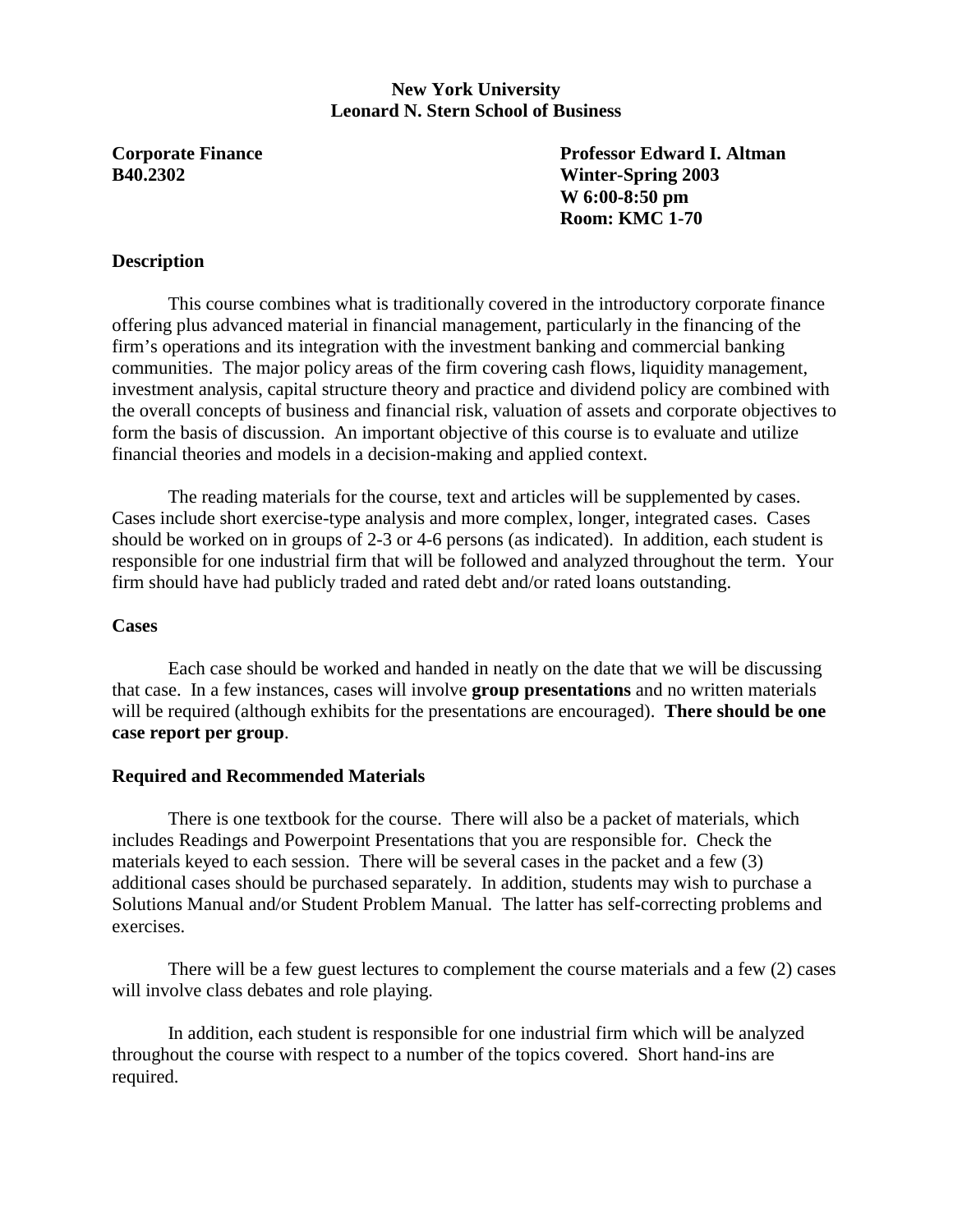### **Required Materials:**

- 1. S. Ross, R. Westerfield & J. Jaffe, **Corporate Finance, 6th Edition, Irwin McGraw-Hill, 2001**.
- 2. Packet of Readings, Exhibits (Ex.), Powerpoint Presentations
- 3. The following cases should be purchased separately:
	- a. Hampton Machine Tool (do it immediately)
		- b. Communications Satellite Corporation
		- c. Interco Corporation

Some cases will be in the course packet.

#### **Suggested Manuals:**

- 1. R. Hanson, "Student Problem Manual," for use with RWJ.
- 2. S. P. Ku, "Solutions Manual," for RWJ.

#### **Grading**

Grading for the course will be based on:

| Classroom contribution | 10%  |
|------------------------|------|
| Cases and projects     | 20%  |
| Midterm quiz           | 40%  |
| Final exam             | 30%  |
| Total                  | 100% |

 An approximate grade distribution of 15-20% (A and A-), 65-70% (B's) and 10-15% (below B-) will be targeted. This is the standard grade distribution for all corporate finance sections.

#### **Office Hours and T.A.**

| Office location: | 44 West 4 <sup>th</sup> Street |                                   |  |
|------------------|--------------------------------|-----------------------------------|--|
|                  | KMC bldg., Room 9-61           |                                   |  |
|                  |                                | Monday: $4:30 - 6:00 \text{ pm}$  |  |
|                  |                                | Wednesday $4:30 - 6:00$ pm        |  |
|                  | Tel:                           | $(212)$ 998-0709                  |  |
|                  | Fax:                           | $(212)$ 995-4220                  |  |
|                  | Email:                         | ealtman@stern.nyu.edu             |  |
|                  | Website:                       | http://www.stern.nyu.edu/~ealtman |  |
|                  | Class T.A:                     | Deepak (dir202) or Amit (aa693)   |  |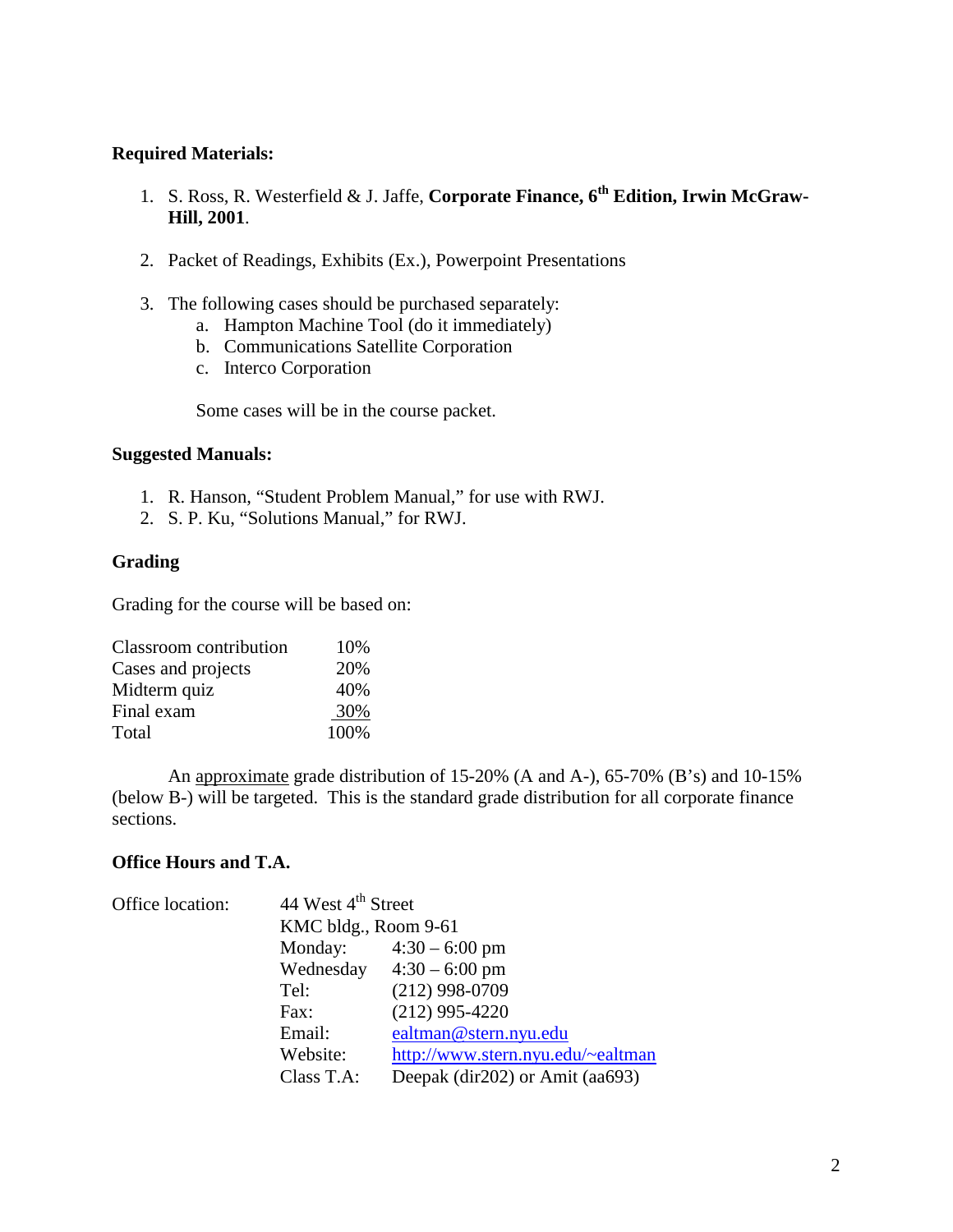| <b>Session</b> | <b>Subject for discussion and assignment</b>                                                                                                                                | <b>Chapter or Source</b>                                    |
|----------------|-----------------------------------------------------------------------------------------------------------------------------------------------------------------------------|-------------------------------------------------------------|
| Jan. 29        | <b>Financial concepts and objectives</b><br>* Firm objectives and the finance function<br>* The role of senior finance officers<br>* Concept of present value and valuation | RWJ-Ch. 1,3,4, Exhibit 1<br>(We will revisit this material) |
| Feb. 5         | Cash management and financial forecasting<br>* Flows, budgeting and analysis<br>* Cash flows: multi-measures<br>* Cash Management                                           | $RWJ-Ch. 2, App. 2B$<br>RWJ-Ch. 27<br>RWJ-Ch. 28 (Browse)   |
|                | Case #1: Hampton Machine Tool (2/3 students) Cash budget, pro-forma balance sheet and income<br>statement $-$ see Instructions                                              |                                                             |
|                | <b>Forecasting financial requirements</b><br>* Days sales & percent of sales methods                                                                                        | RWJ-Ch. 26, 27                                              |

\* Regression models

| Feb. 12 | Financial statement analysis and credit risk<br>* Analyzing a firm's strengths and weaknesses<br>* Financial ratio analysis | RWJ-Ch. 2, App.2A,<br>2B, 2C |
|---------|-----------------------------------------------------------------------------------------------------------------------------|------------------------------|
|         | * Credit management                                                                                                         | RWJ-Ch. 29                   |
|         | * Assessing credit worthiness and distress prediction                                                                       | Power point #1               |
|         | * The Z-Score models, KMV                                                                                                   | RWJ, App. 31A                |
|         | * Application to Enron/WorldCom                                                                                             | Altman, reading A            |

# **Case #2 – Forest Resources Case (2/3)**

| Feb. 19 | Bond valuation and the analysis of operating<br>and financial risk                       |                    |
|---------|------------------------------------------------------------------------------------------|--------------------|
|         | * Sources of financing and financial structure planning-<br>firm life cycle              | RWJ-Ch. 13, 14, 19 |
|         | * Impact of financial leverage and target capital structure                              |                    |
|         | * Determinants of risk premiums                                                          |                    |
|         | Firm Exercise No. 1 – Calculate Your Firm's Z-Score (for manufacturers) or Z"-Score (for |                    |

| Feb. 26 | Corporate bonds and financial risk                                 |                |
|---------|--------------------------------------------------------------------|----------------|
|         | * The high yield (junk) bond and Leveraged loan markets RWJ-Ch. 20 |                |
|         | * Bankruptcy & reorganization                                      | Power point #2 |
|         |                                                                    | RWJ-Ch. 31     |
| Mar 5   | Does debt policy matter?                                           |                |
|         | * Modigliani and Miller (M&M) theories                             | M&M, Reading B |
|         | Vs. traditional analysis                                           | RWJ-Ch. 15, 16 |
|         | * Debt policy puzzle                                               |                |
|         | * Financial distress costs and agency costs                        |                |
|         | * Revisiting firm valuation                                        |                |

**non-manufacturers) and determine its bond rating equivalent**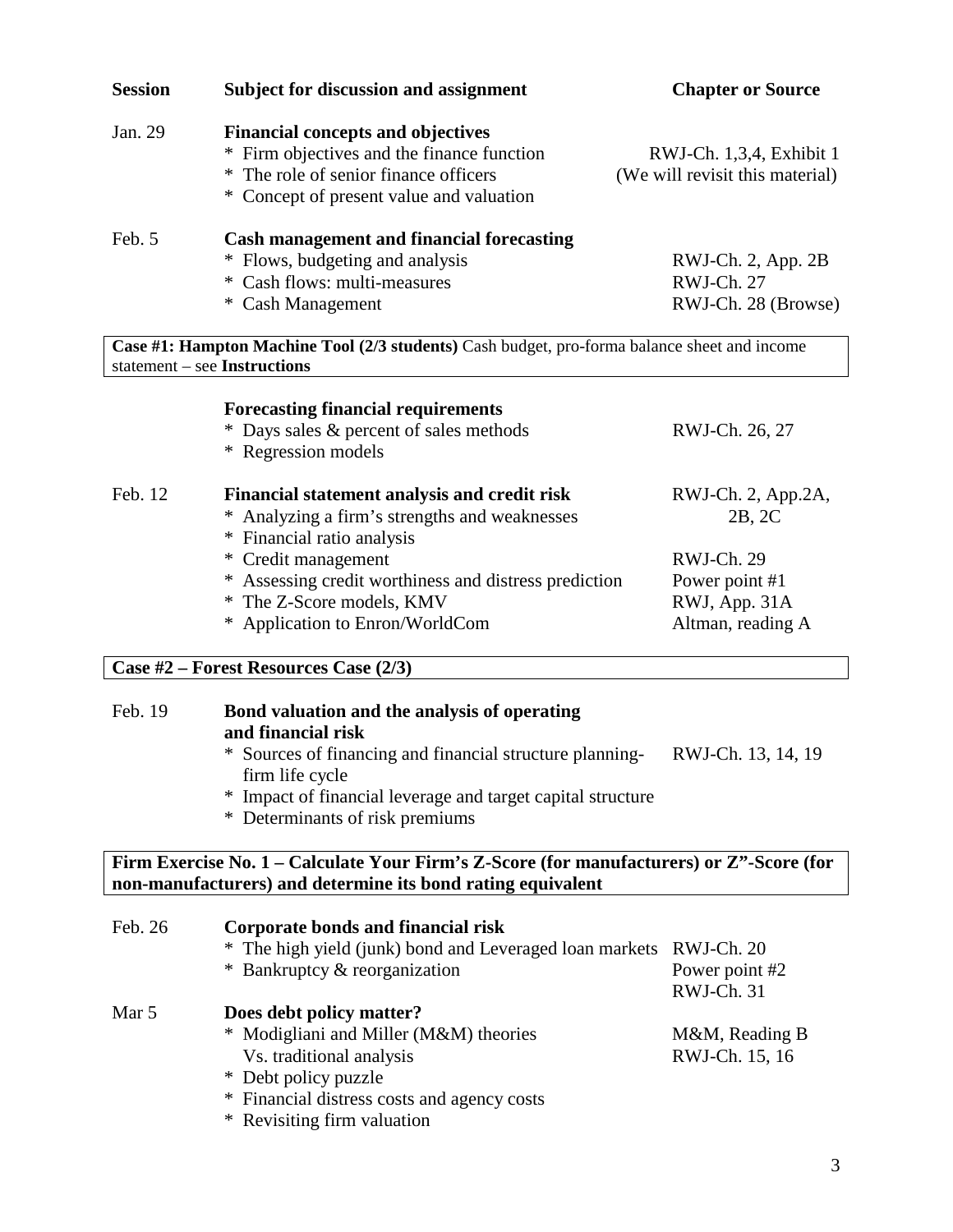| Mar 12 | Cost of capital                             |            |
|--------|---------------------------------------------|------------|
|        | * Comparing valuation technologies          | RWJ-Ch. 5  |
|        | * Firm valuation and shareholder wealth     |            |
|        | * Cost of equity capital – Review CAPM from |            |
|        | foundation course                           | Ch. 9, 10  |
|        | * Weighted average approach                 | RWJ-Ch. 12 |

**Firm Exercise No. 2 - Describe you firm's capital structure and calculate its cost of capital two pages maximum** 

**Mini-case (case #3) due on March 12 (2/3) – Cost of capital case** 

# **March 26 - Mid-term exam - (90 minutes)**

.

**March 26 - Case #4 - Communications Satellite case (4/6). See instructions – discussion only - role playing** 

### Apr. 2 **Financial restructuring**

- \* More on the cost of equity capital RWJ-Ch.30, esp. pp.
- \* Valuation and restructuring 816-818, 823-830,
- \* MBOs, LBOs and Leveraged restructurings Exhibits-Power Point

838-845

# **April 9 - Case #5, Interco case - Leveraged Recapitalization - See instructions - role-playing**

Apr. 9 Has your firm had a major restructuring in the last five (5) years? Please write a one-page summary of that (those) events (e.g., Bankruptcy Reorganization, Spinoff, Merger/Acquisitions, LBO, etc..

### **April 9 - Guest lecturer: TMA (Turnaround Management Assn.) Representative "Managing a Successful Turnaround" – Deborah Midanek (Glass & Associates)**

| Apr. 16 | Capital investment analysis – The Basics        |              |  |
|---------|-------------------------------------------------|--------------|--|
|         | * Basics of capital budgeting-investments rules | BWJ-Ch. 7, 8 |  |
|         | * Survey of capital budgeting practices         |              |  |
|         |                                                 |              |  |

# **Case #6 – Mayakovska Department Store – due on April 16 (2/3)**

| Apr. 23 | Capital budgeting and uncertainty       | RWJ-Ch. 7, 8 |
|---------|-----------------------------------------|--------------|
|         | * Capital budgeting strategy            |              |
|         | * Dealing with uncertainty              |              |
|         | * Survey of capital budgeting practices | Reading C    |

# **Case #7 - Capital budgeting mini-case, due on April 23 (2/3)**

**April 30 - Pfizer's products launch case: guest speakers: Richard Passov and Richard Hoddeson, Pfizer and Company (for discussion only. Case to be handed out and prepared. Also, the job of Senior Finance Officers**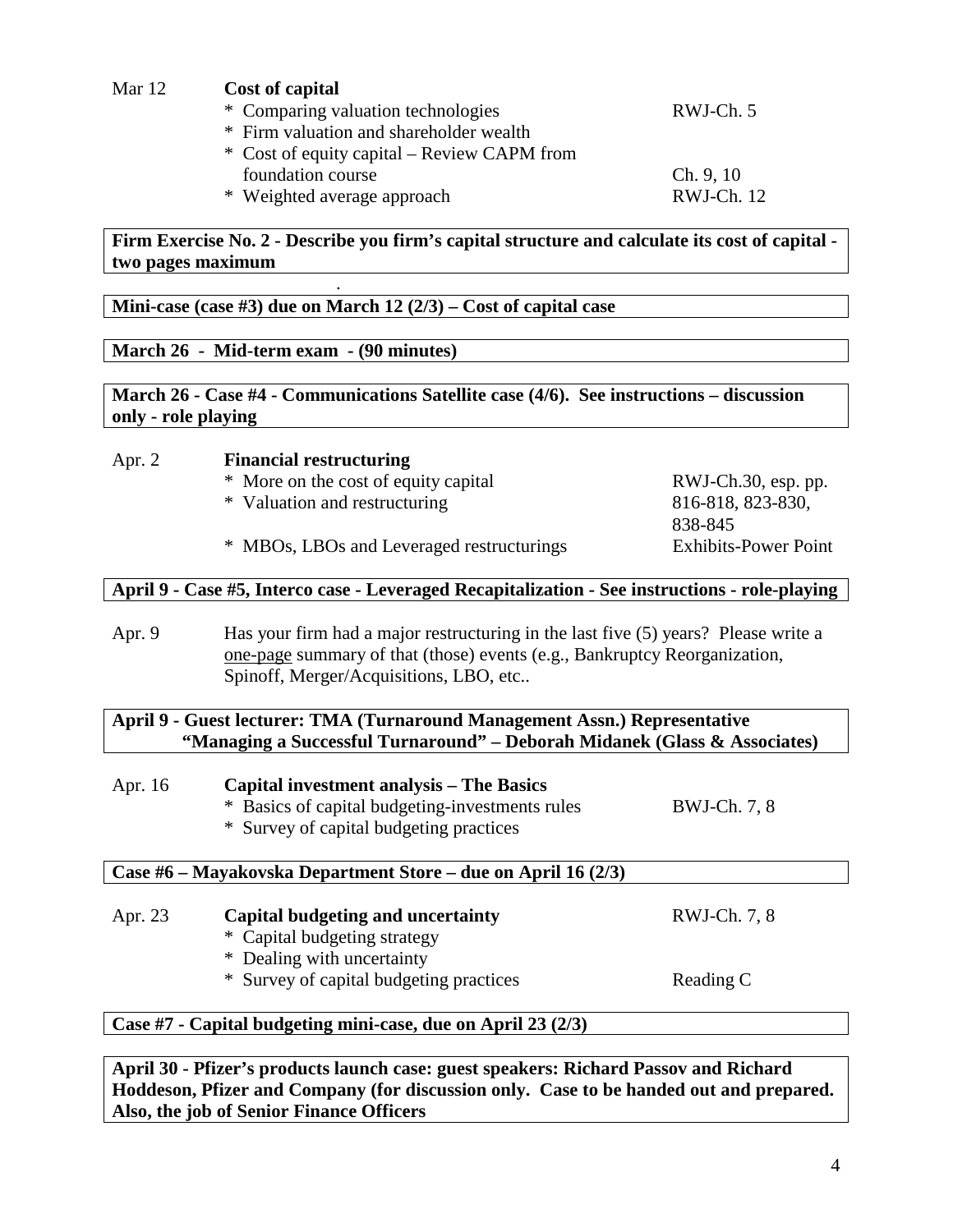- \* Leverage leasing
- \* Lease capitalization
- \* International comparisons
- \* Lease vs. buy analysis

# **Case #8 - Franklin-Foto Finishing (2/3)**

**May 7 - Final Exam (90 minutes)**